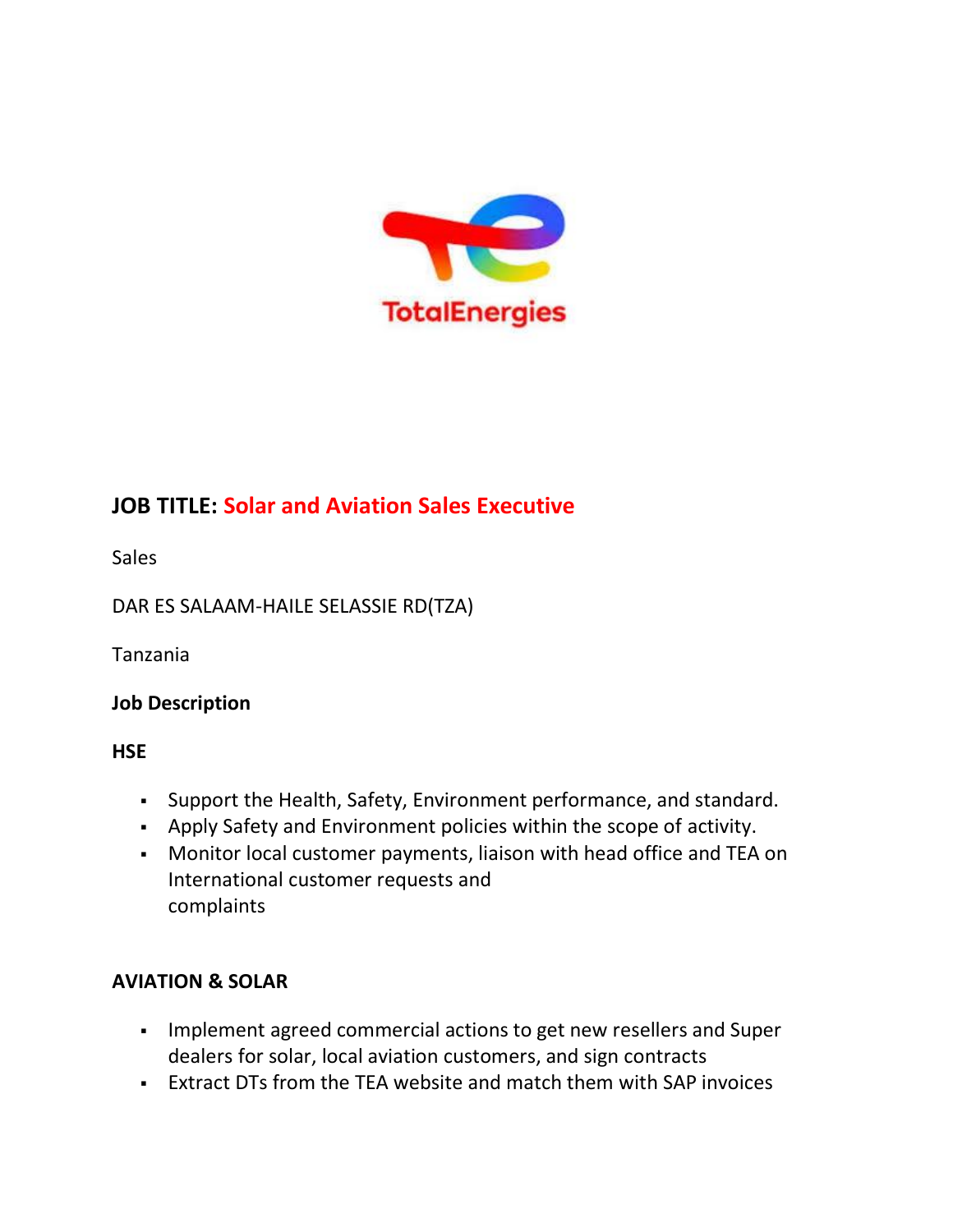- Match ATE sales with Fuel Request
- Maintains solid customer relationships by handling their questions and concerns with speed and professionalism.
- Research on competitors' marketing conditions and offerings.
- Prepare the solar customer database which will help to push for sales
- Prepare Monthly statistics to be distributed to TEMTL Management.
- Monitor the terms and conditions of sales as specified in the sales agreement including credit limits and terms of payments
- Improve customer loyalty by frequent visits, identify their needs, and report to the Manager
- Monitor sales of each customer with respect to the budget
- Undertake periodic market survey, at least once every quarter, of the business and propose an action plan for improvement.
- Propose actions to improve market share and a good level of margin
- Conduct Solar training for consumers and our Service stations ambassadors
- Participate in any marketing activity that improves the sales and profitability of the company.
- Main contact between TEMTL head office and Solar resellers, Super Dealers, and the Total Network
- Reports all Solar activities
- Undertakes any other duty as might be assigned by the supervisor

#### **Context and environment**

- Stiff competition in the market
- **Price sensitive market**
- In a highly competitive market, he must anticipate changes in the environment and detect potential Super Dealers and Resellers for solar, as well as coordinate the solar lanterns deliveries. Must create and develop a strong network of relationships with the Stations, Super Dealers, Resellers customers, and aviation companies

#### **Candidate profile**

- **BA in Business, Marketing, or Social science**
- Work experience in the solar and Aviation business
- Experience in marketing and sales development techniques